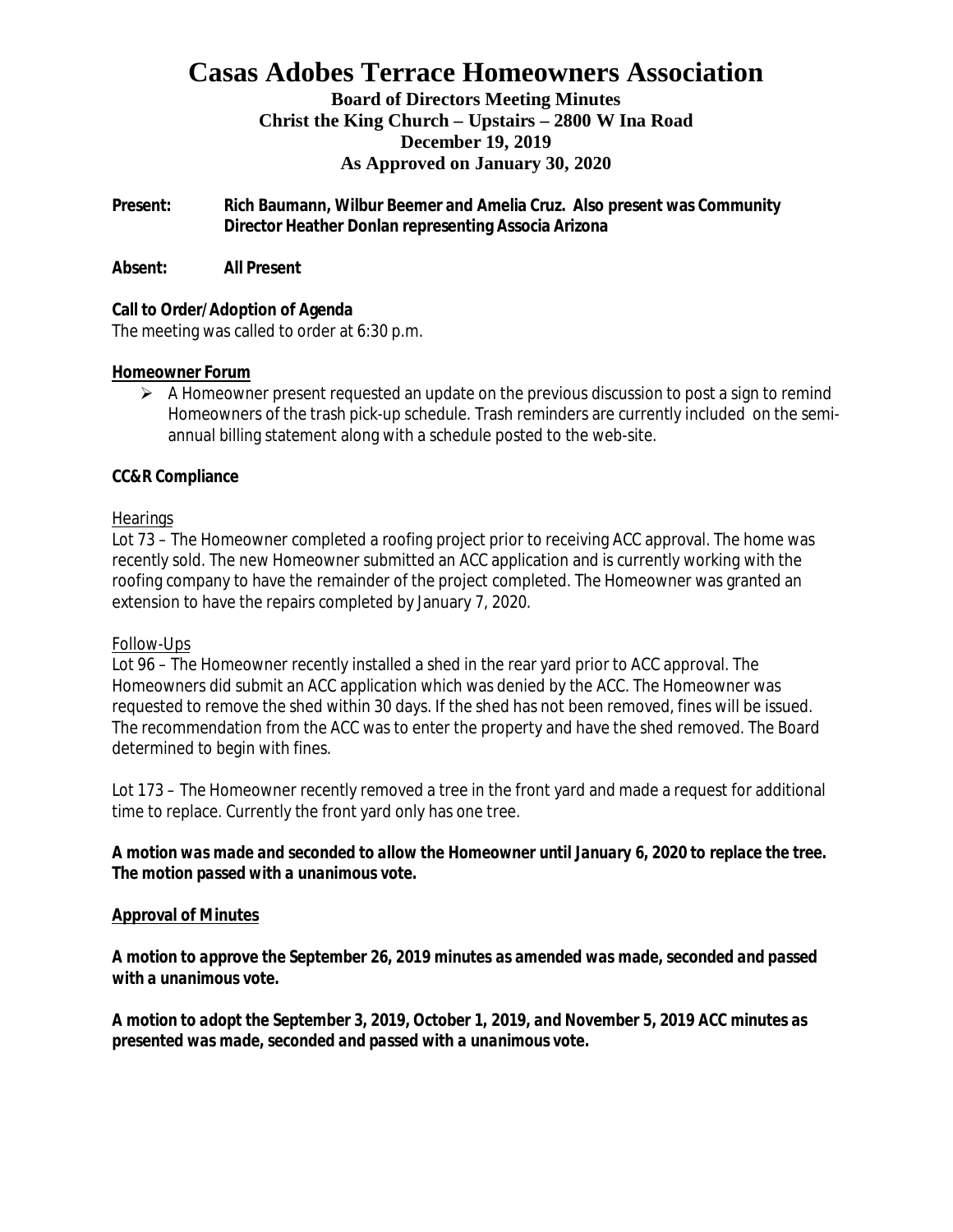# **Casas Adobes Terrace Homeowners Association Board of Directors Meeting Minutes Christ the King Church – Upstairs – 2800 W Ina Road December 19, 2019 As Approved on January 30, 2020**

**Financial Report**

The Board was provided with the November 2019 financials for review. The treasurer was previously provided with the September 2019 and October 2019 financial report. Delinquencies were discussed. Management was requested to obtain an updated collection report from Carpenter Hazelwood.

*The September 2019, October 2019 and November 2019 financials were accepted as presented.*

**Officer, Committee and Management Reports**

Officers Report No report was given

ACC

Minutes from the September 3, 2019, October 1, 2019, and November 5, 2019 ACC meeting minutes were adopted.

#### **Landscape**

Complete Landscaping has provided a new contract slated to begin 2020. The new contract will increase the monthly maintenance. The Board is currently in the process of obtaining competitive proposals for consideration. One of the three backflows throughout the association has been leaking and is need of replacement. The cost for replacement is expected around \$800. Follow-up with Metro Water will occur to check on any kind of upgraded backflow preventer that can be installed.

#### Website

The web-site continues to be updated monthly.

#### Associa Arizona

A management report was provided to the Board which documented all management activities since the previous meeting. There were no questions.

#### **Old Business**

#### Updated Collection Policy

Based on the recent new law that requires the last deliquency notice to be sent certified and allow the Homeowner an additional 30 days to make a payment, the Board was provided with an updated Collection Policy. The propoed policy includes the new state law requirements.

*A motion was made and seconded to appprove the Collection Policy as presented. The motion was approved with a unamious vote.*